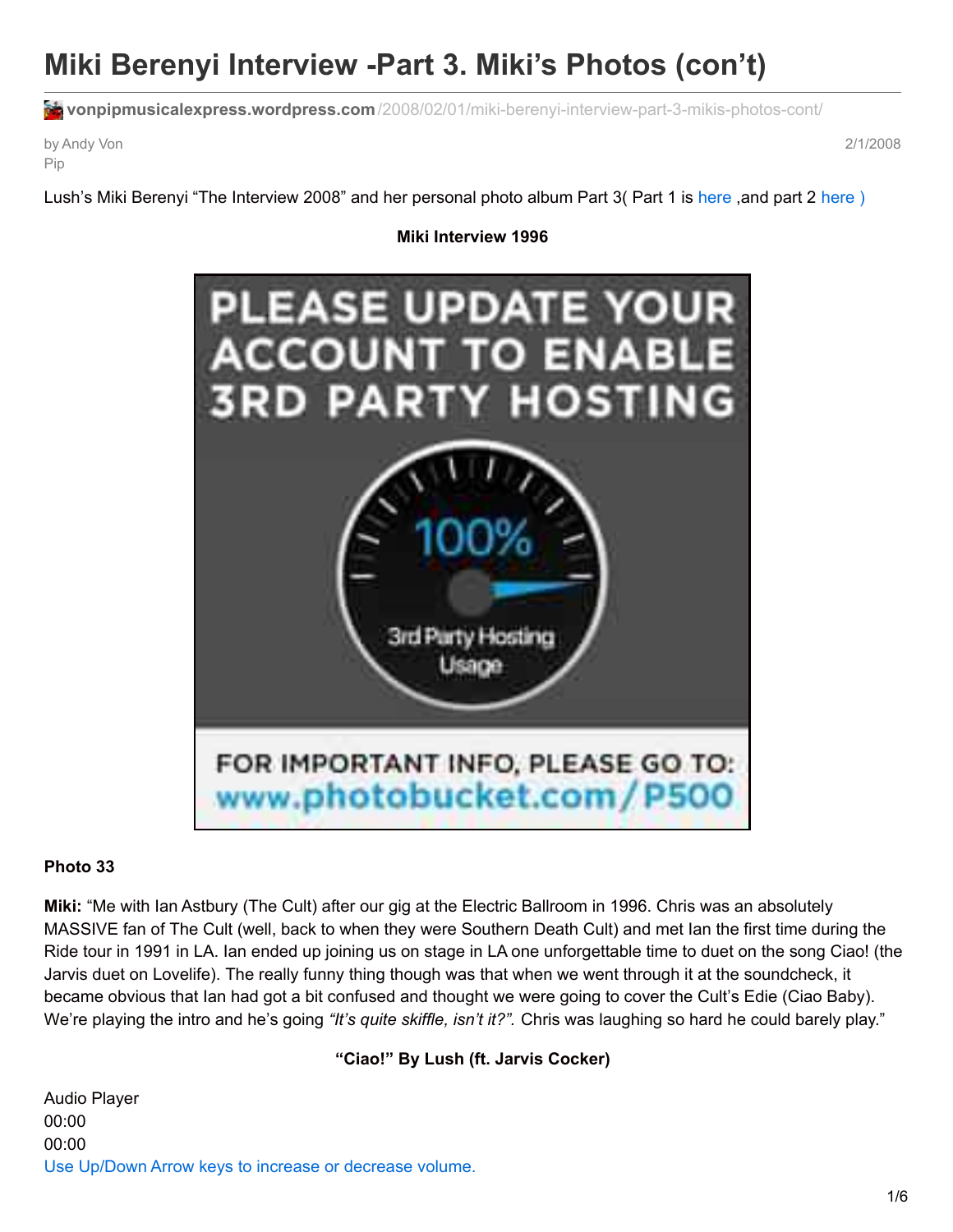

**Miki:** "Interview with 'Kennedy' at the MTV Weenie Roast – a big production stadium gig that's comparable to various media-run roadshows, but this is in a fucking huge stadium. There was a revolving stage so that as one band played, the next band could set up. That was the theory anyway. We were on after The Fugees who, clearly, had been booked into that slot shortly before they spent about a million weeks in the top ten with Killing Me Softly. As a consequence, they weren't too keen on playing so low down on the bill and turned up late, spent ages setting up and then failed to leave the stage after their third song, a 15-minute rendition of No Woman No Cry. By this time the MTV organisation had had enough and as Lauryn Hill's soulful vocals released the first strains of their hit song the stage started to revolve slowly and the rapturous cheering turned to boos as Lush appeared, startled and apologetic. Possibly the most Spinal Tap moment of my entire music career."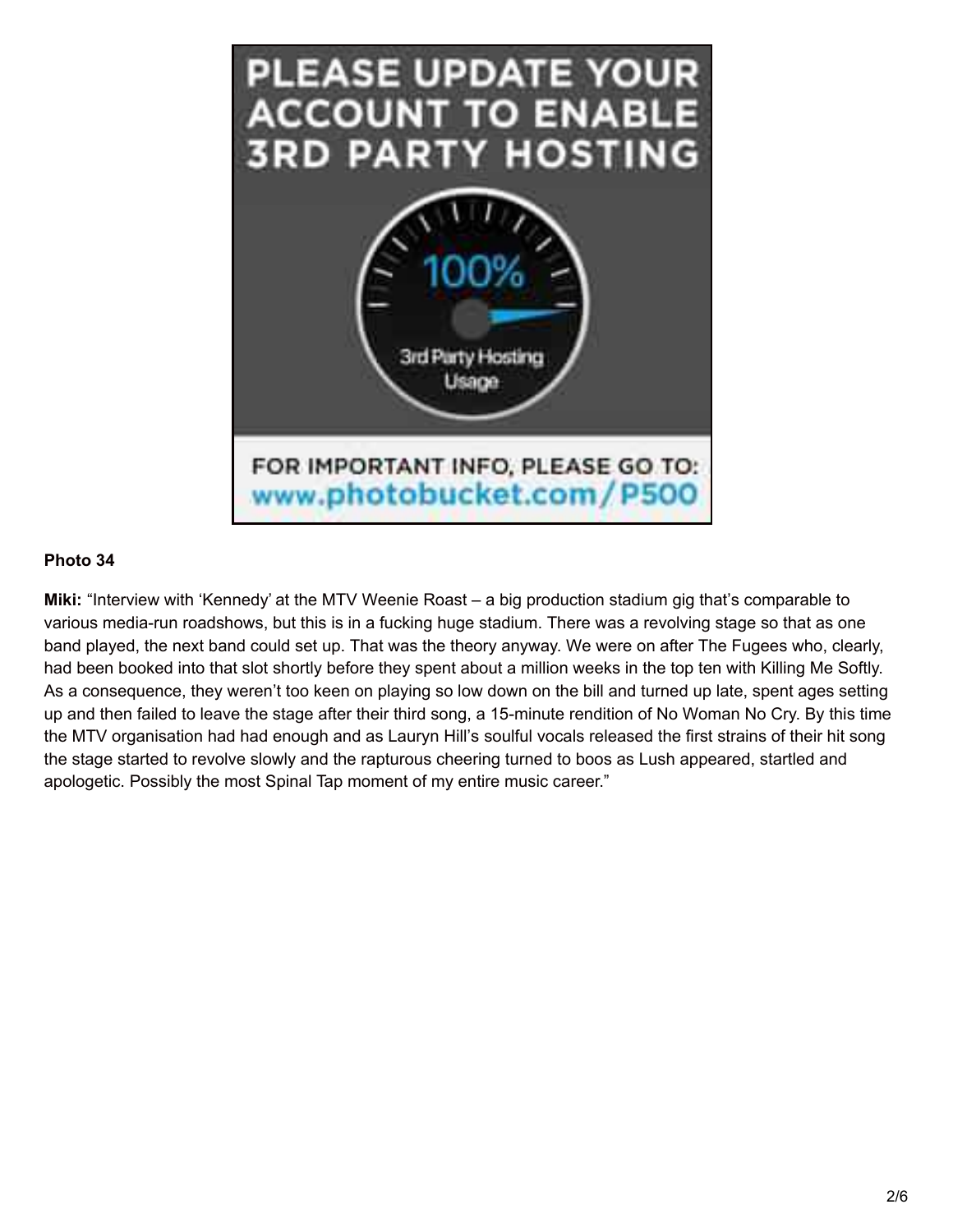

**Miki :** With Mark Gardener (Ride) at Phoenix 1996. I only put this in because I didn't have any photos from the 1991 tour and we'd had such a lovely time – the band and the crew were all really lovely and it was such a great way to have our first adventure to America."

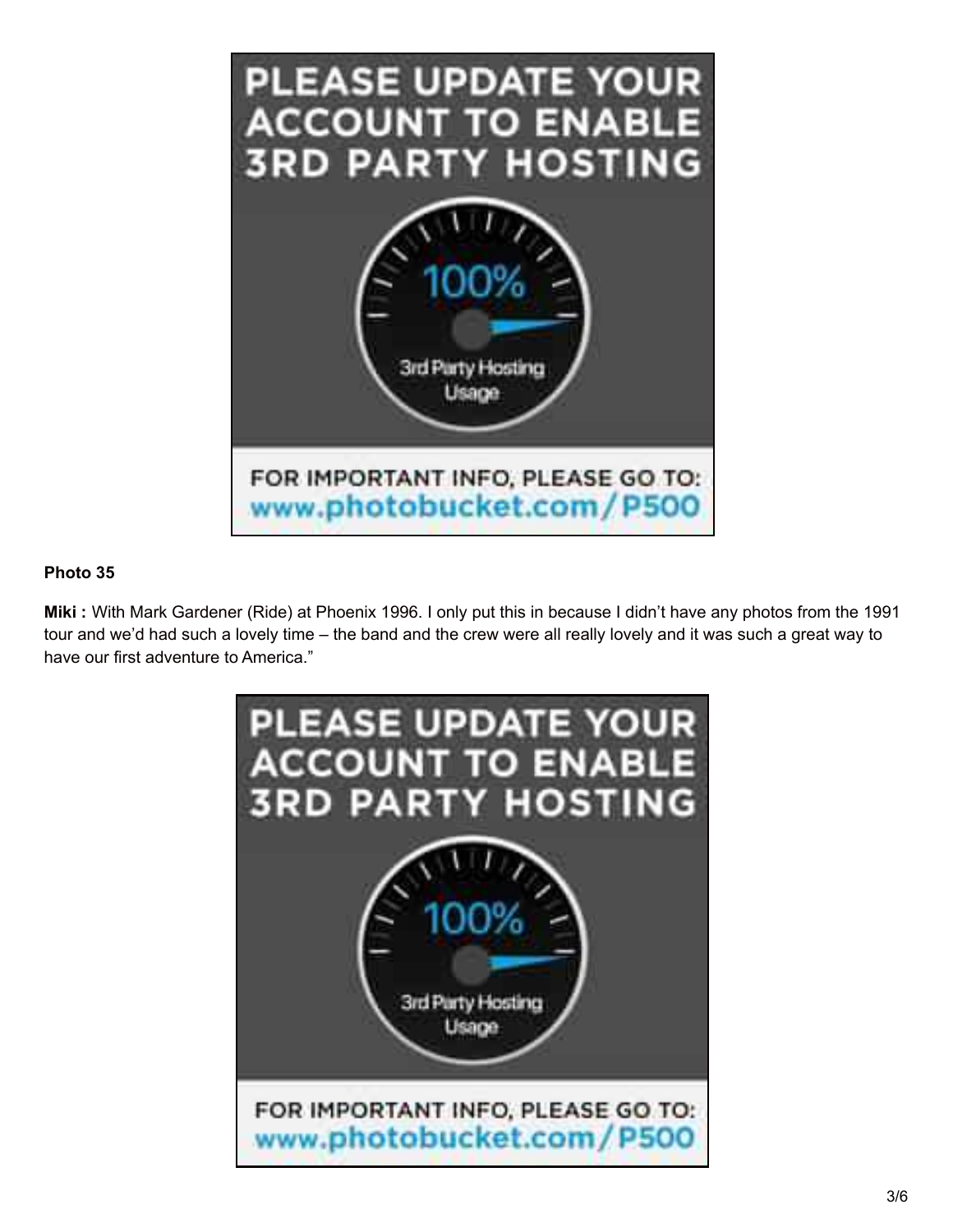

**Miki:** "Somewhere on stage – 1993"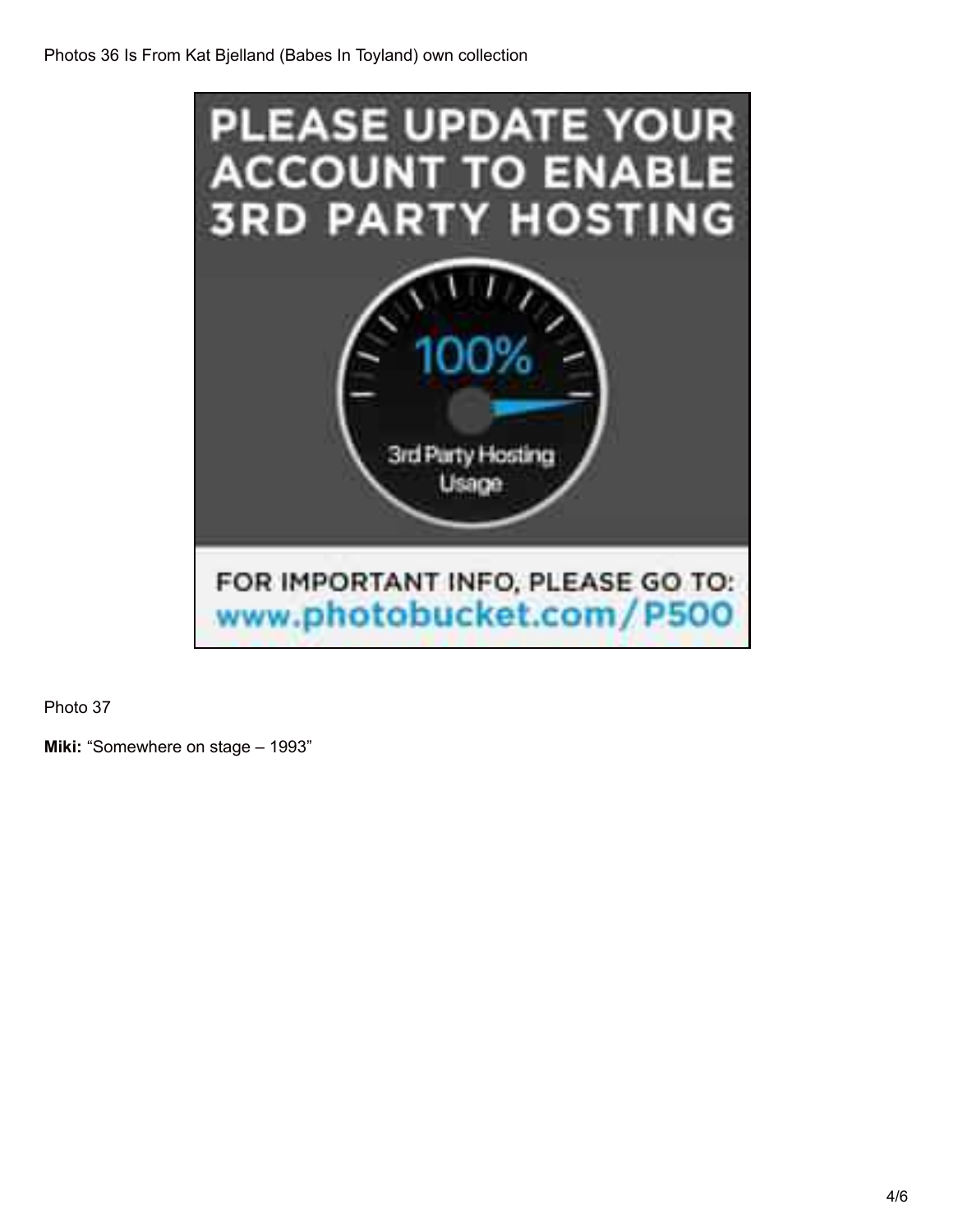

**Miki:** "Photo shoot for Lovelife with the Fiat 500 car."

"Love At First Sight" By Lush

Audio Player 00:00 00:00 Use Up/Down Arrow keys to increase or decrease volume.